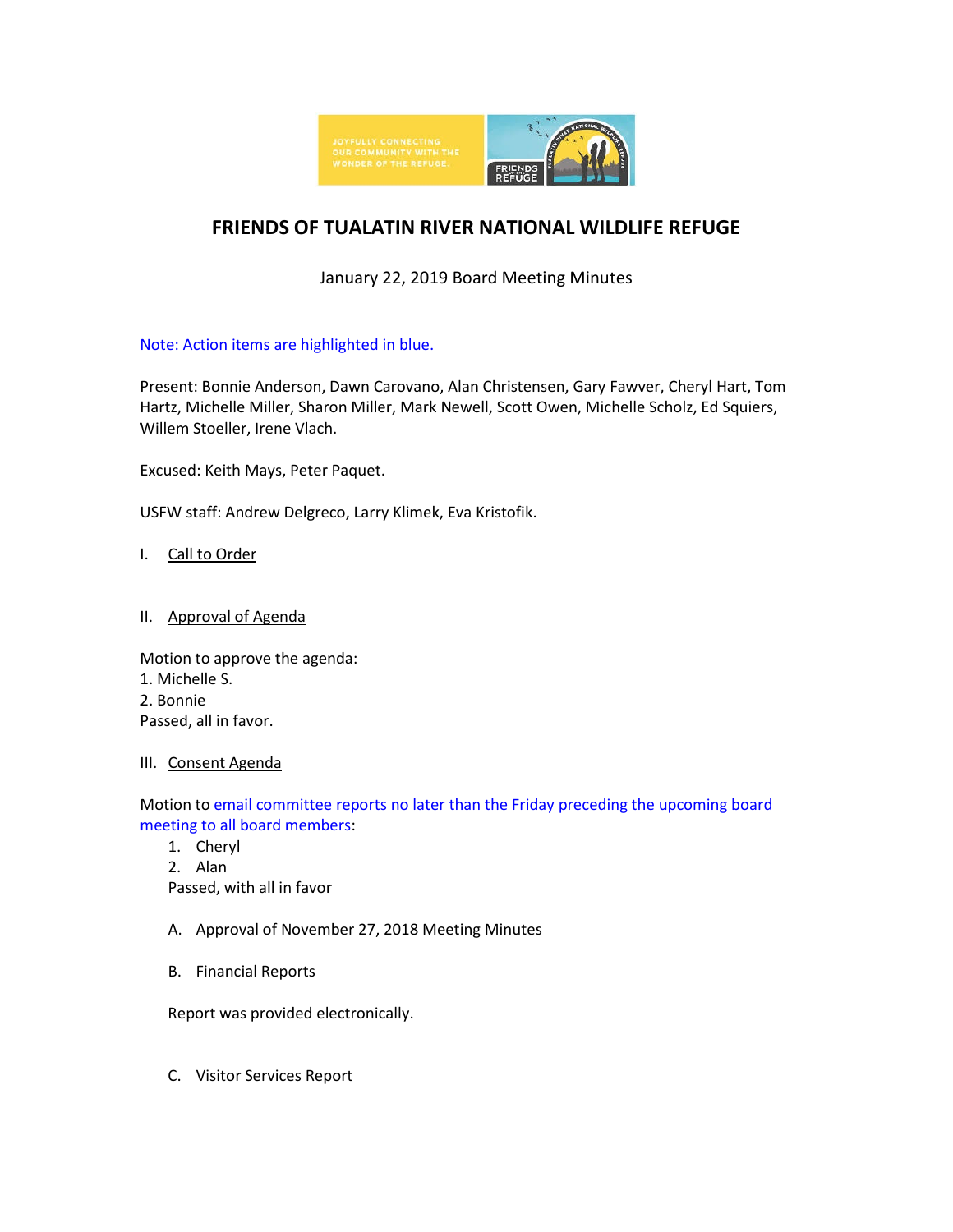Report was provided electronically.

D. Photo Society Report

Report was provided electronically.

E. Restoration Report

Report was provided electronically.

F. Membership Committee Report

Report was provided electronically.

Motion to approve the Consent Agenda: 1. Ed 2. Tom Passed, with all in favor.

### IV. Committee Reports and Updates

#### A. Scott: Bird Festival Update

Bird Fest will take place on May 18. Save-the-date postcards have been printed and are ready to be distributed. Most activities will take place between 10am and 4pm. The committee is still working on specific activities and their timing. We no longer have access to the Baggenstos wagons for the wagon rides, which were the most popular activity of Bird Fest. The committee is working on finding an alternative.

Bird Fest Sponsorships: the companies listed below were engaged in the past but not in 2018:

Pride Les Schwab, Sherwood Dental care of Sherwood Backyard Birdshop US Outdoor Store Al's Garden Center Biscuits Restaurant, Sherwood

If you have contact with any of those, let Scott know.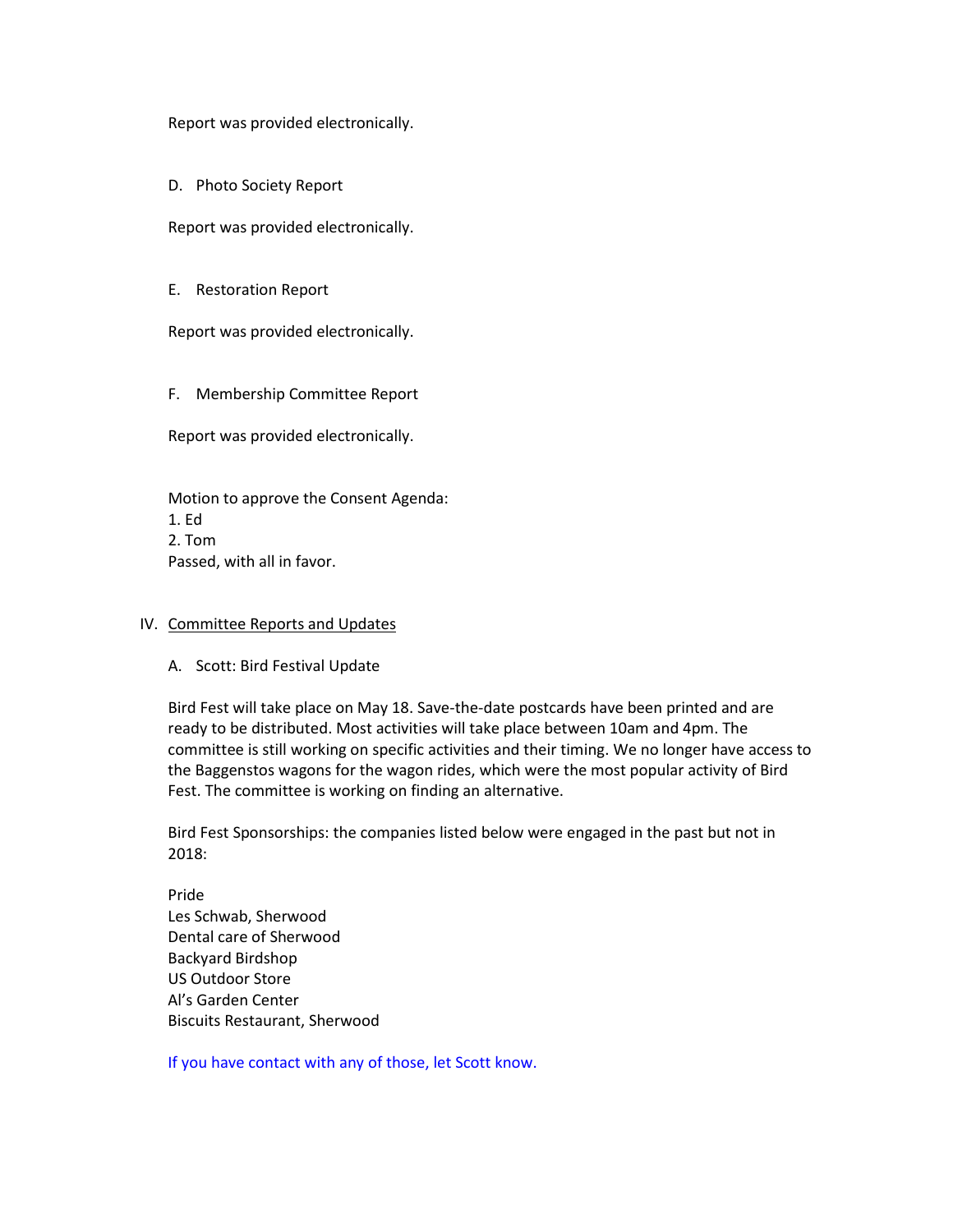Scott brought up the question of how the board pursues sponsorships. Columbia, REI, Providence, New Seasons, Panera and others should be approached, but not just for Bird Fest. The board should initiate strategic conversations with them about partnerships with the Friends and the Refuge. Scott suggested we discuss this at our next board meeting.

At this point the Bird Fest committee will pursue "small" businesses and wait to approach larger ones until after the board discussion.

Scott also asked that all board members become Emerald patrons for the Festival, i.e. we each contribute \$100 (and get our names listed with the sponsors).

At the March board meeting Scott will circulate a schedule so we can sigh up for specific shifts.

## V. Report

A. Other

## VI. New Business

A. Larry: Government Shutdown/Inspector General Questions.

On December 26<sup>th</sup> all USF&W employees were furloughed but the Refuge remained open for activities that don't require a staff. One employee worked (unpaid) throughout the shutdown, first Eva, then Larry. On Jan. 9 the decision was made to open 38 refuges for visitor services activities and for biological considerations. Funding was generated from last year's budget, which allows us to be open for 4 weeks, along with Nisqually NWR, Kilauea Point and Midway Island. Eva and Todd are currently working, as well as Larry, and are getting paid. The staff will get furloughed again on February 1 if no agreement is reached, or possibly sooner if the funds run out. No plans can be made for after February 1.

The contract with the cleaners expired during the shutdown, and therefore the staff is doing all the cleaning.

Board members were reminded that only the board president is allowed to talk to the media, or someone authorized to do so by the president.

The inspector general for the Department of the Interior is examining the financial relationships between Friends groups and the Refuges. He is planning a visit with us – which got postponed because of the furlough. Larry will work on this first with Bonnie, and then with others.

B. Andrew: update on how the job is going so far, projects, help you need, etc.

Andrew updated us on his responsibilities and activities with the help of a Power Point presentation.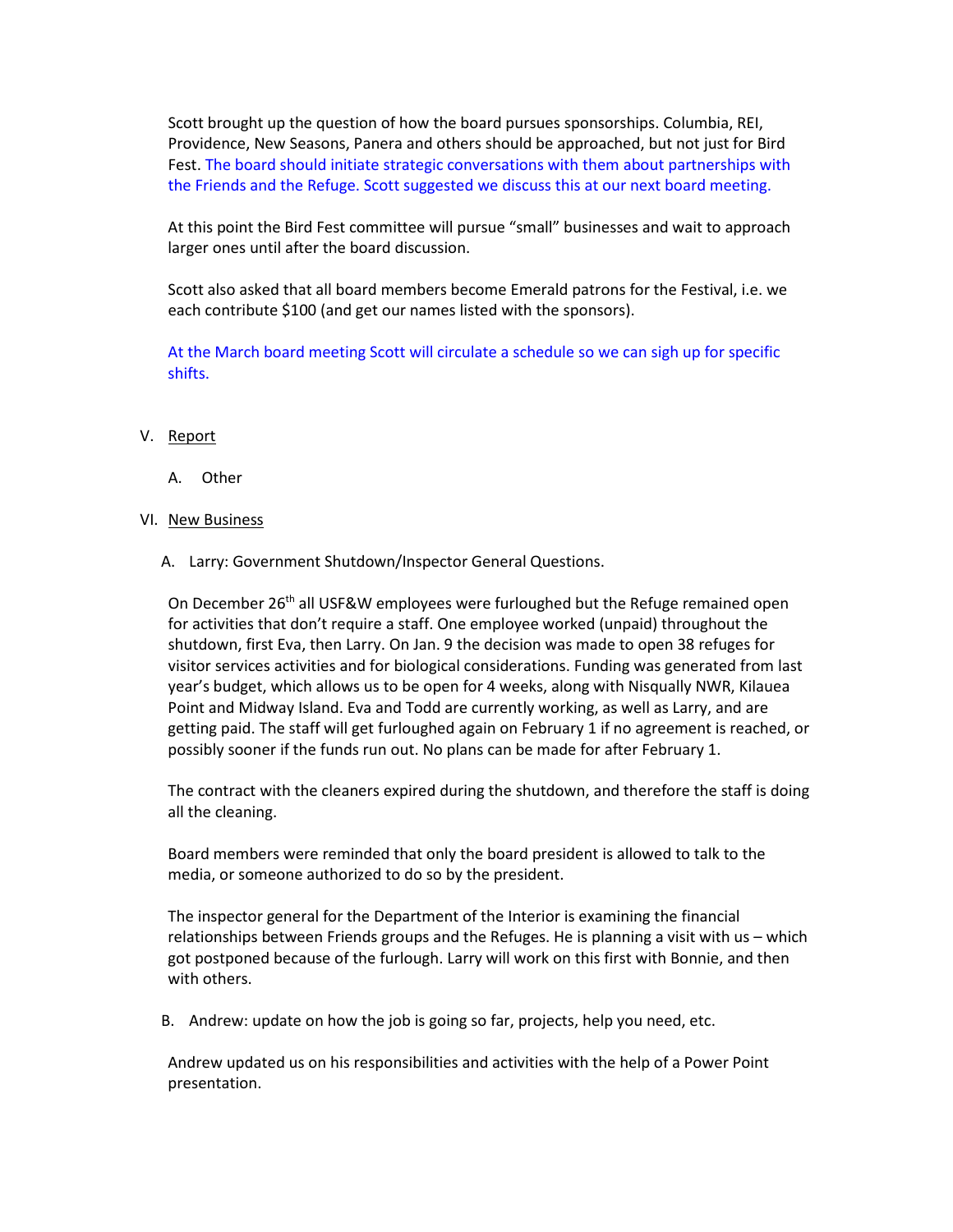#### C. Bonnie: Notebook Update

Cheryl suggested USFW staff who act as liaison to the board be included in the book. Let Bonnie know on which committees you serve so she can update the list.

It also was suggested that the documents in the book be dated so we know when they were last updated. Let Bonnie know if you think something should be either added or subtracted from the book.

Dawn suggested Bonnie add a couple of pages about the Refuge. Andrew will send to Bonnie the fact sheet.

Someone asked about the process to amend the bylaws. This is done by the Governance committee, of which Michelle Miller is chair. Any changes need approval from the membership. Both the State of Oregon and the IRS also have to approve changes in the bylaws. It was pointed out that non-active people are on the Governance and someone wondered whether we need to increase the number of volunteers who serve on it. Let Bonnie know if you want to be on the Governance committee. This committee will review the bylaws. It is also tasked with board recruitment and the writing of the strategic plan.

Any changes to the bylaws have to be posted 30 days before the annual membership meeting, i.e. at end of August.

If the committee of which you are chair does not have a charter, please write one and submit it to the board.

#### D. Mark: Mentoring Update

The March mentoring weekend might be postposed because of the government shutdown.

Mark reminded us of the 3 priorites we decided to focus on at the December 19<sup>th</sup> meeting:

1) **Building Human Capital**: (This includes the following in the order of importance to us/a=most important e=least important)

- a. Recruiting Volunteers
- b. Engaging Members
- c. Increasing Membership
- d. Expanding Community Partnerships
- e. Recruiting Board Members

#### 2) **Communication and Joint Partnership Elements**:

- a) Enhancing the organization's and Service site's public standing
- b)Understanding and appreciating personal styles
- c. Defining and communicating roles of the Board and Service Staff
- d: Celebrating and recognizing our accomplishments
- e. Enhancing meeting effectiveness
- f. Developing an orientation plan
- g. Defining the partnership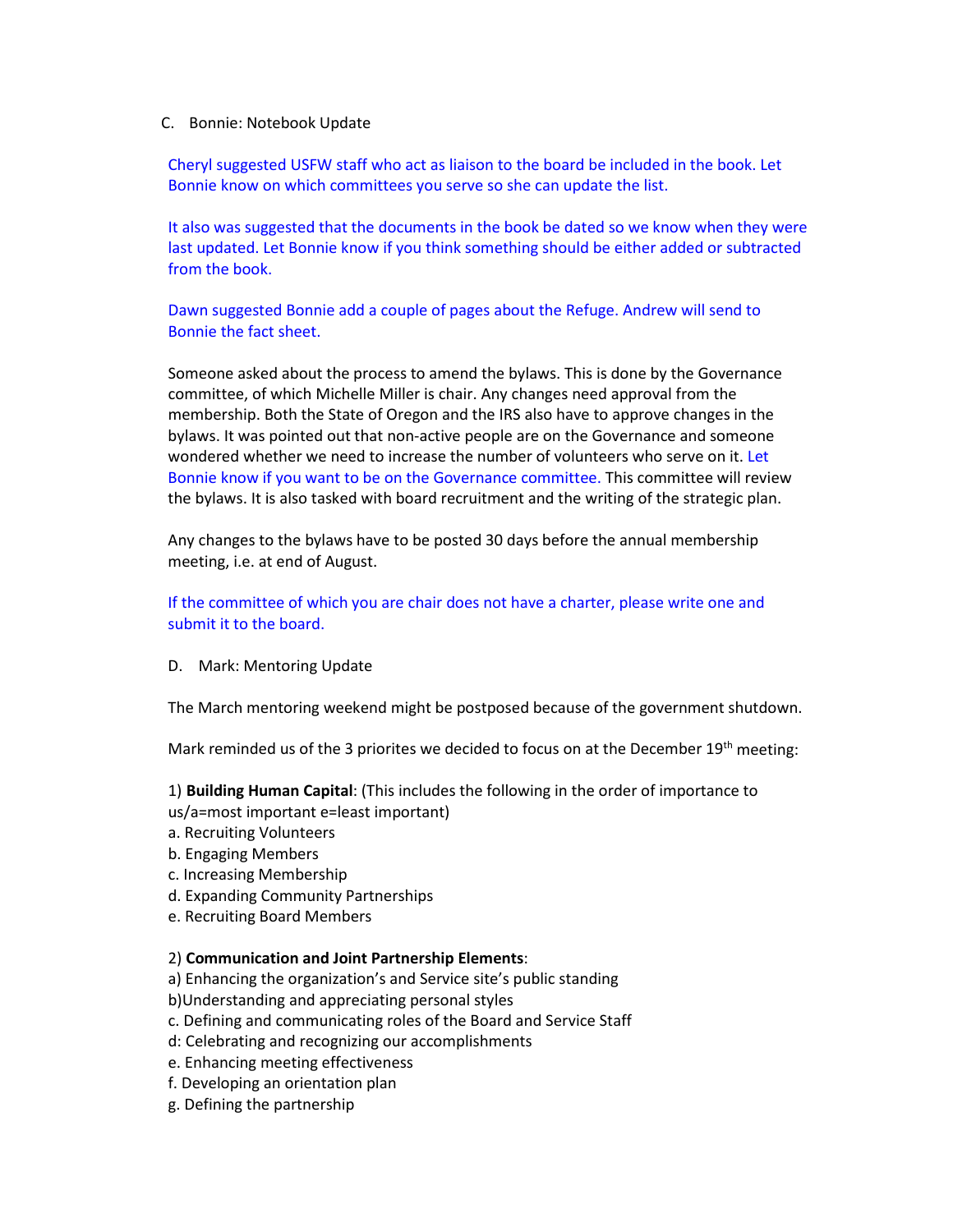h. Using a facilitator to help with communication

## 3) **Building Financial Capacity**:

- a. Raising Funds to support organizational goals
- b. Increase programming
- c. Diversifying revenues
- d. Pursuing and writing successful grants
- e. Ensuring adequate financial resources to fulfill the Friends plans
- f. Developing and managing a nature store
- E. Alan: Diversity Discussion

Alan and Sarah attended a training provided by The Intertwine Alliance Equity Program He liked it a lot and would like to report on it.

It was suggested that if the visit of the mentors had to be postponed, we could undergo Diversity training on the same day, March 18.

F. Bonnie: Tualatin Soil and Water Conservation grant

The deadline to submit a proposal for \$100,000 to Tualatin Soil and Water Conservation district to buy a bridge for Chicken Creek is February. 1. Ask Bonnie for the details.

Larry let the Board know that on Friday (January 25) he would meet with staff from Clean Water Services. They are the lead in the restoration of Chicken Creak. Larry asked that one representative from the Board attend the meeting.

A motion to pursue the application for the grant was postponed until after the Friday meeting. It will be done by email. Alan will attend the meeting on Friday.

G. Wapato

The question came up on whether the Friends of TRNWR would expand to also cover Wapato Lake NWR. This might already be addressed in the Friends/Service agreement.

#### VII. Unfinished Business

- 1. Presentation (PowerPoint/other)
- 2. Corporate Sponsorship/membership
- 3. Training the Ask
- 4. Board Membership
- 5. Diversity training for the Board